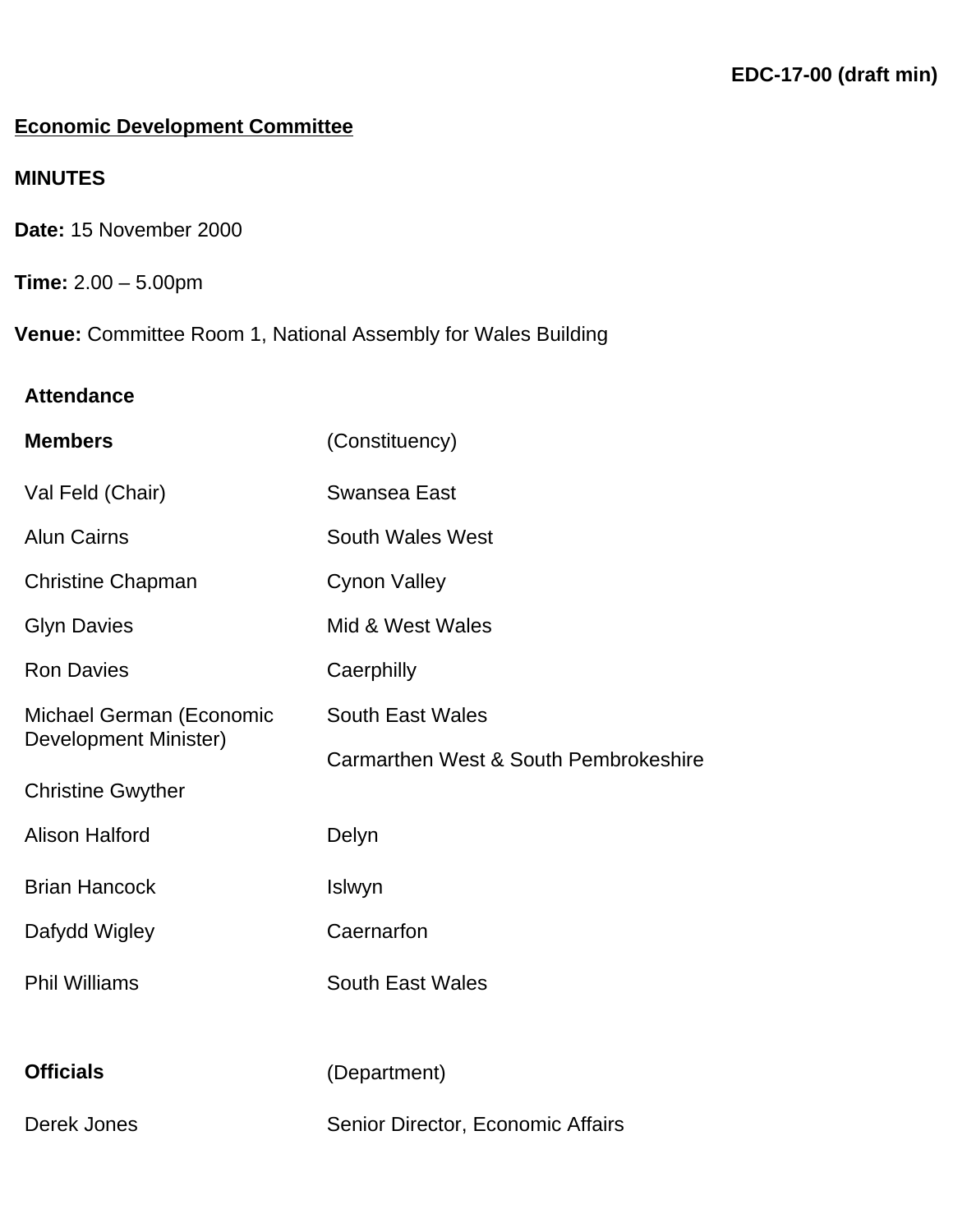| David Pritchard          | Director, Industry Department                  |
|--------------------------|------------------------------------------------|
| <b>Stephen Phillips</b>  | <b>Head of Economic Policy Division</b>        |
| <b>John Clarke</b>       | Chief Executive, Wales European Funding Office |
| Gareth Edwards (item 5)  | <b>Economic Policy Division</b>                |
| Rod Hough (item 5)       | Training, Skills and Careers Policy Division   |
| Mike Phelps (item 5)     | Economic Advice Division                       |
| Anne Stephenson (item 4) | <b>Economic Policy Division</b>                |
| David Hobbs (item 4)     | <b>Economic Policy Division</b>                |
| Roger Bonehill           | <b>Office of the Counsel General</b>           |

### **External contributors**

| <b>Russell Goodway</b> | The Rt Hon Lord Mayor of Cardiff        |
|------------------------|-----------------------------------------|
| <b>Byron Davies</b>    | <b>Chief Executive, Cardiff Council</b> |
| Howard John (item 5)   | <b>Disability Wales</b>                 |
| Roger Dinham (item 5)  | <b>Employment Service</b>               |

# **Secretariat**

| <b>John Grimes</b> | <b>Clerk</b> |
|--------------------|--------------|
| Jo Trott           | Deputy Clerk |
| Jo Glenn           | Deputy Clerk |

# **Item 1: Chair's opening remarks**

1.1 The Chair welcomed the new members of the committee and reminded all members that they were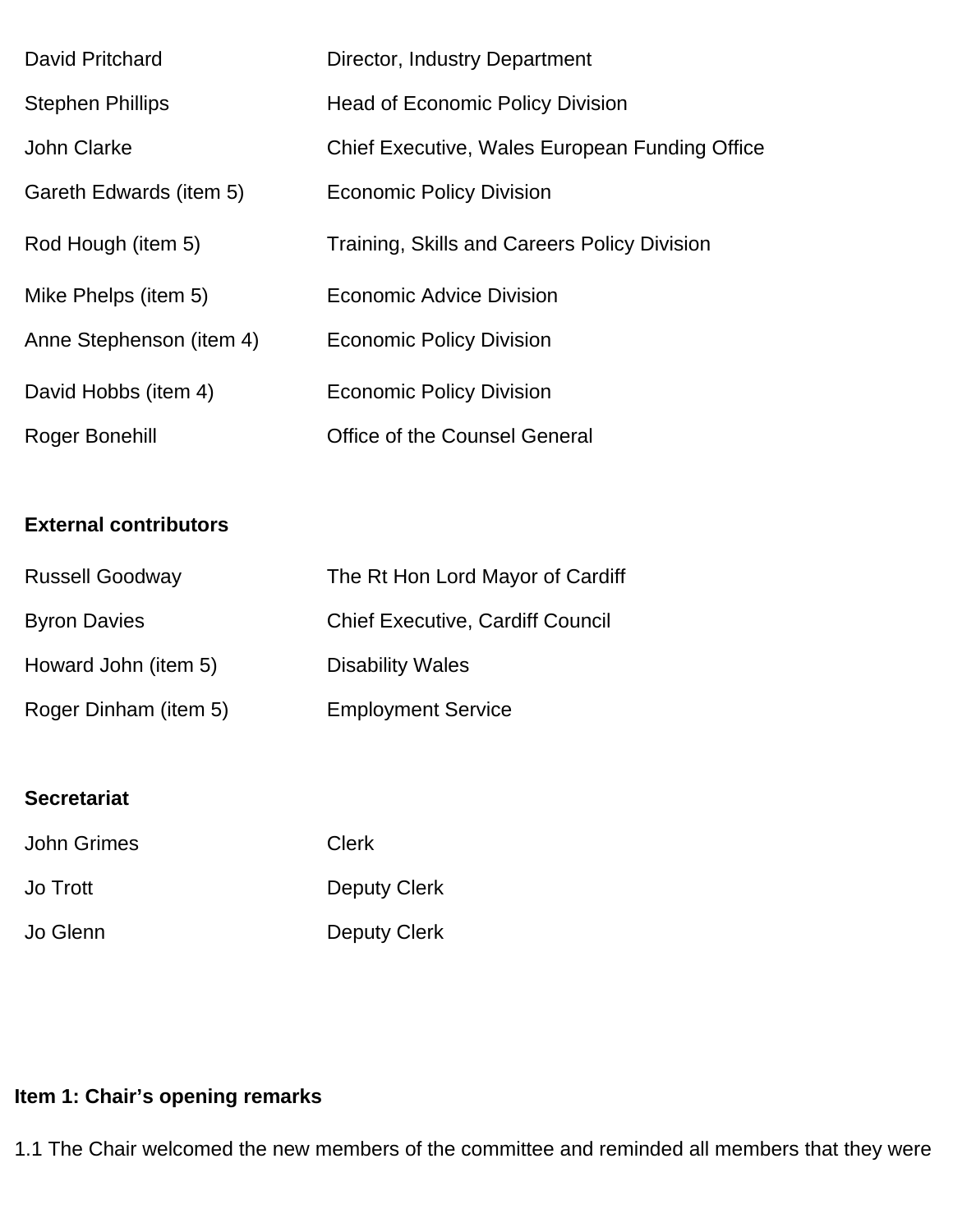welcome to contribute in English or Welsh. She explained that the meeting would be followed by a joint meeting with the Environment, Planning and Transport Committee to consider the implications of the proposed Glas Cymru acquisition of Dwr Cymru. The Structural funds item had been taken off the agenda and the Chair and the Clerk were considering how to fit this, ONS and the Arts & Culture Review into future agendas. It was hoped to find time for an extra formal meeting for further discussion on the NEDS. **[Action: Chair and Clerk]** The Chair intended to hold meetings with party spokesmen to decide the priorities for future agendas up to Christmas and to discuss a suggestion that a subcommittee might deal with the scrutiny of structural funds. **[Action: Chair and Clerk]** The Chair announced that she had moved the minutes and action arising paper to the end of the meeting; this was standard practice in many other committees and she would welcome feedback from committee members. The Chair apologised for the lateness of some of the committee papers.

## **Item 2: Economic Development Minister's report**

2.1 The Minister welcomed the Chancellor's pre-Budget announcement on tax incentives for business. This provided an opportunity for the introduction of fiscal variation and operating aids. He planned to go to Brussels to seek extra advice on this issue.

2.2 The Minister announced the establishment of a Task and Finish Group to review Objective One implementation, particularly the local/regional plans, following discussions with Christine Chapman the Chair of the Monitoring Committee.

2.3 The Minister informed the Committee of new labour market statistics which had been released earlier. Welsh claimant count unemployment had risen by 400 from September to October to a level of 4.6%. However year on year unemployment was down and, within Wales, claimant count unemployment had fallen over the year in all Travel to Work areas except Fishguard, St David's, Pembroke and Tenby. The Minister pointed out that changes to unemployment were the difference between substantial inflows to and out from unemployment. Over the last ten years in Wales monthly inflows to unemployment had never been less than 10,000 but monthly outflows had only been below 10,000 on three occasions.

2.4 Reporting on the Electronics Task Force, the Minister announced that a marketing exercise would be put together. He was pleased to announce that between 400 – 800 new jobs would be created at Pencoed by Lloyds Bank. Unilever intended to create 230 jobs at St David's Business Park in Ewloe.

2.5 The Minister introduced his Quarterly Report which the Chair had proposed should to be discussed at this point in the meeting. He apologised for the incorrect table in Annex 1 and distributed a correct version to members. He explained the main themes of the Report and added that although there was a short progress report on RSA, there would be a fuller discussion in the New Year.

2.6 The Chair invited questions and the following points were made:

• Members expressed their concern at the difference between the numbers of RSA applications in the South East and in the rest of Wales. The Minister explained that the RSA figures related to offers accepted and payments made which had been influenced by the delay in finalising the new Assisted Areas map. In fact, the number of applications this year was significantly up on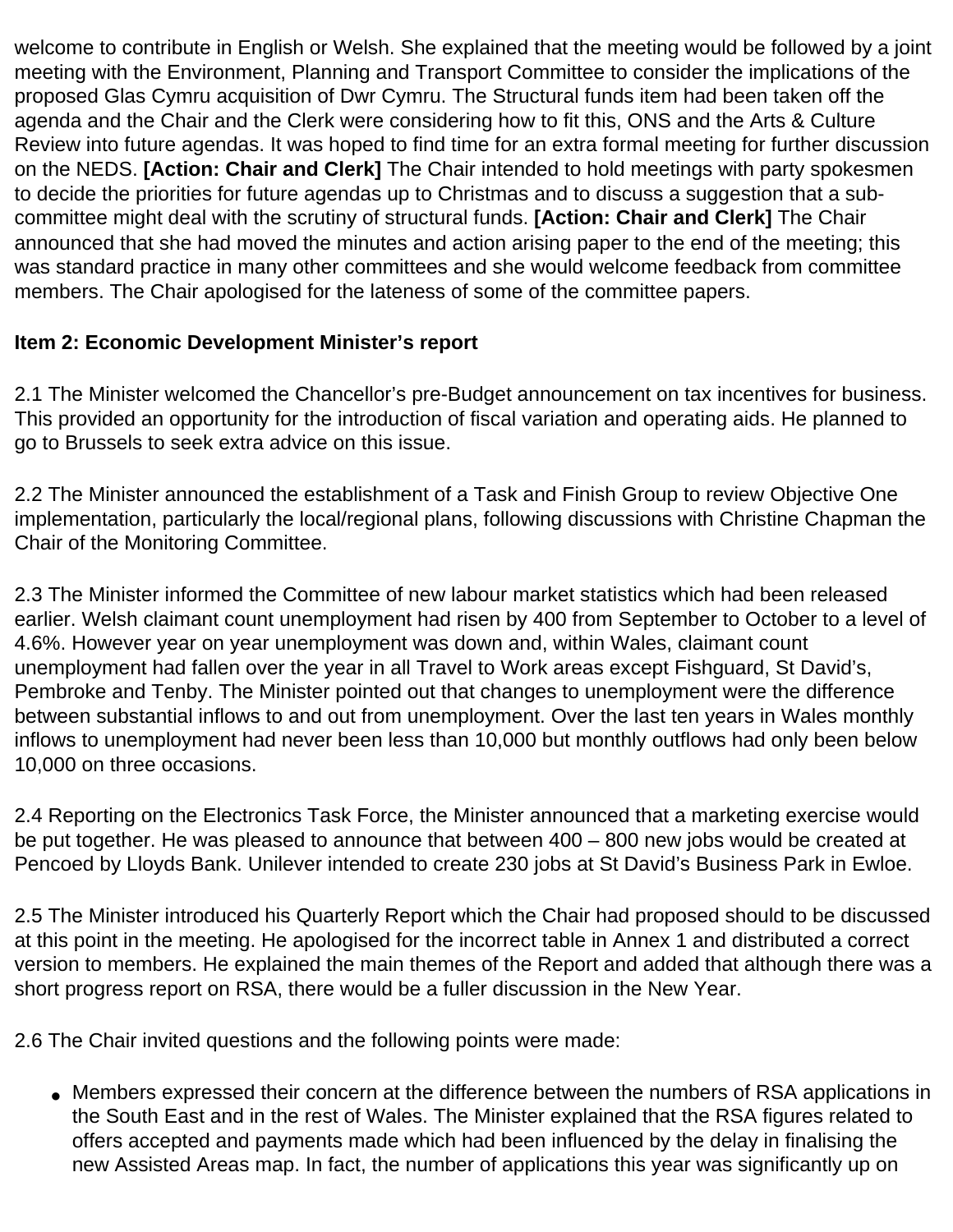previous years. Commenting on the spread of applications across Wales, the Minister emphasised that the important issue was to convey to companies across Wales that RSA was a crucial lever which could be used to develop the economy throughout Wales.

- Some Members expressed their regret that there were no RSA applications from Pembrokeshire and Mid Wales. The Minister explained that it was necessary to encourage people to work in different locations. He hoped to develop the economies of these areas by developing indigenous business and attracting knowledge-based industries into the area. The Entrepreneurship Action Plan would also bring forward new opportunities for these areas. The Minister confirmed that money would be found for any worthwhile RSA project.
- The Minister explained that there were references to changes in the pre-budget statement which might assist the Assembly to bring forward operating aids. This was a major opportunity for Wales and he would use the time between now and the budget to derive the best deal possible for Wales.
- The Minister explained that the Task and Finish Group had been formed as a result of the anxiety about implementation of Objective 1 and the nature of local and regional partnerships. The next meeting of the Monitoring Committee would have to discuss this issue and take it forward quickly. Representatives of the Partnership would work with WEFO to enable decisions to be taken speedily. The Minister clarified that the report of the Task and Finish Group would go to the Monitoring Committee not to him. As Economic Development Minister he would not be a member of the Monitoring Committee or interfere with its work but the Monitoring Committee needed to ensure that local and regional partnerships were progressing in the right direction. One member commented that the formation of the Group underlined the lack of clarity in the process. The relationships between the Committee, the Monitoring Committee and the Minister had not been properly worked out.
- Members welcomed the decision to focus on regional and local partnerships. This was something that the Committee had long been concerned about and had been pressing for over many months
- A member pointed out that the money allocated to WEFO from the end of year flexibility was more than the previous three year ERDF budget . This suggested that money had been taken from the underspend of other headings. The Minister agreed to issue a note explaining the situation. **[Action: Economic Development Minister]**
- All Objective 1 fast track projects listed in a recent press release had received letters confirming that they had been allocated funding. Finance Wales had not had a letter of approval as they had been told that they could either have 50% of money requested or they could apply again later. Finance Wales were currently consulting on this.
- In response to a question on the funding earmarked for LG, the Minister explained that there were two distinct allocations - one for the former LG Semicon, currently owned by HEI, and one for the second phase of LG Electronics. Coincidentally both allocations of grant-in-aid amounted to sums of £21.5 million. The £21.5 million allocated for HEI/LG Semicon was being held by the Finance Minister under the end-of-year flexibility arrangements. The £21.5 million allocated for LGE phase 2 was included in the WDA's 'capital' baseline for the current year. The committee had already received papers in which this amount was being identified as a potential underspend, since the projected expansion of LGE had been postponed. Further allocations of £10 million were ring-fenced within the WDA's baseline for the following two financial years. There were contractual commitments in place covering both projects, preventing the money being reallocated elsewhere at this stage.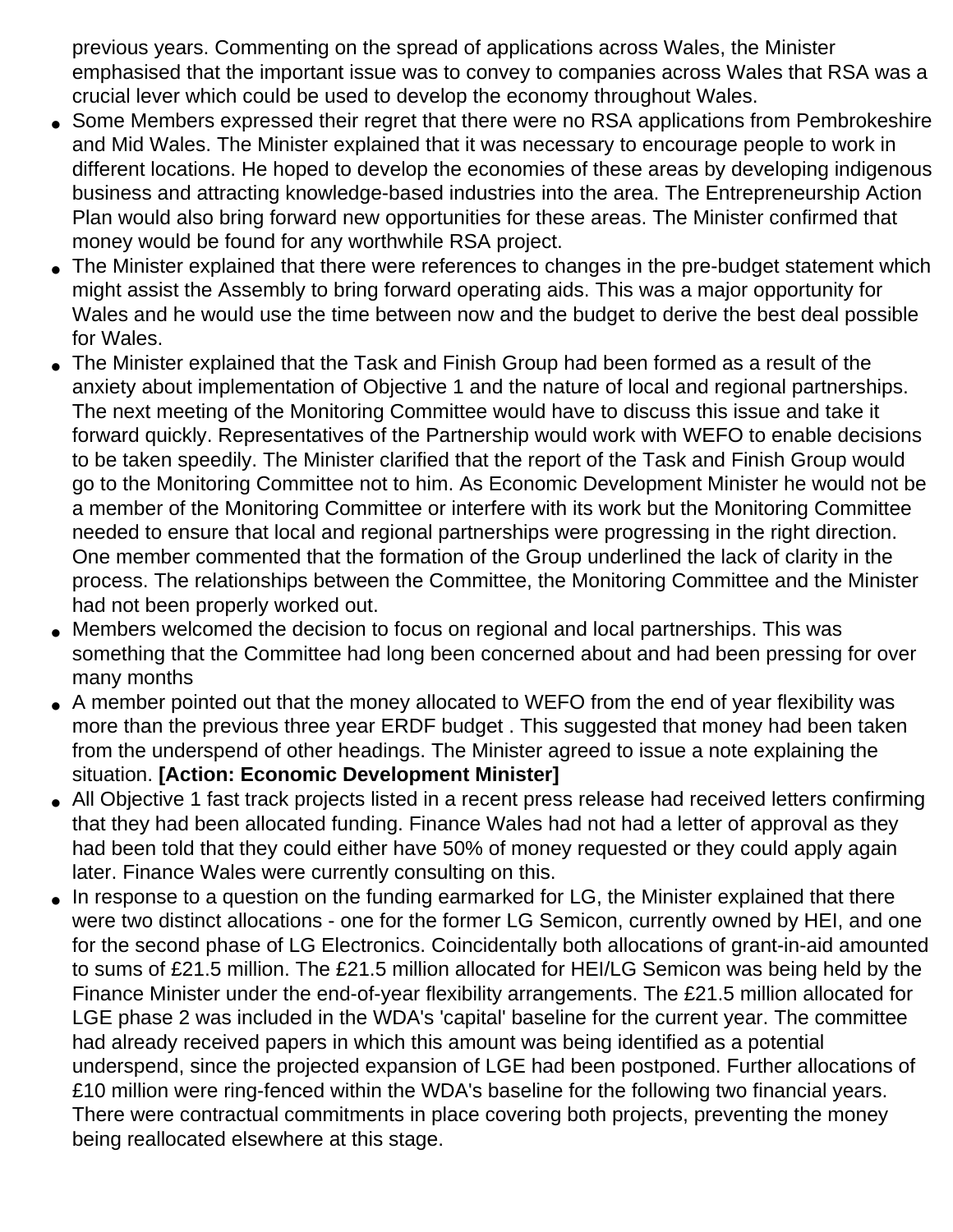#### **Item 3: Cardiff Bay Succession**

The Chair introduced the item, welcoming Councillor Russell Goodway, Rt Honourable Lord Mayor of Cardiff, and Byron Davies, Chief Executive of Cardiff County Council. She reminded members that since Councillor Goodway's previous attendance at Committee on 1 March, Cardiff Bay Development Corporation (CBDC) had ceased to exist and responsibility had transferred to the County Council. She understood that work on the development plan was ongoing and asked Councillor Goodway to bring members up to date with progress. She then invited him to make a brief presentation, during the course of which the following points were made:

- The Council had two distinct responsibilities, as defined under two separate memoranda of understanding. The first was signed in April 1999 and related to the non-developable assets of CBDC. Good progress had been made on projects that were unfinished following the wind-up of the Corporation. Widowlands will be completed before Christmas with an anticipated overspend of some £300,000; the Graving Docks Flood Prevention scheme has been completed; Landsea Square has been completed on time and on budget; and the Oval Basin is also completed.
- The Hamadryad Park project is going according to plan. Planning consent has been obtained for an access road and the Wetlands Reserve. Countryside Properties' planning application for the development of 1.8 acres for housing has been approved, subject to Council planning conditions. The relocation of the Cardiff Yacht Club is progressing and work has commenced on site.
- The second memorandum related to Harbour Authority responsibilities. The Authority had received the Council's Business for the Bay the previous week, and they were currently out for consultation. The Council had in place a team of 59 Harbour Authority staff. Progress had been made with regard to health and safety concerns about the barrage. The impoundment licence had been extended to 6 months up to 31 March 2001, which in itself represented progress as the licence had previously been limited to 3 months. The relationship between the Council and the Environment Agency was very good.
- On dredging, the Council had let the contract to Ham Dredging, the cost of which had been some £900k more than CBDC's previous estimates due to market forces and inflation. On the aeration system, the Council had thoroughly assessed the alternative options available and had chosen a "pipe" system, which had represented best value and saved the tax payer some £2million on CBDC's projections.
- In all, the Council considered it had secured some £3million of savings over three years under the transfer arrangements that included the Thames Water contract, which had previously been proposed by CBDC.

3.2 The Chair thanked the Council for its presentation and opened the floor to discussion, during the course of which the following points were made:

• Members expressed disappointment that, given the detailed nature of its presentation, the Council had not provided more written information for members to consider in advance of the meeting. In particular, there was a request for more details of the changes in costs identified by the Council. In response, the Council explained that officials held all the details of cost variations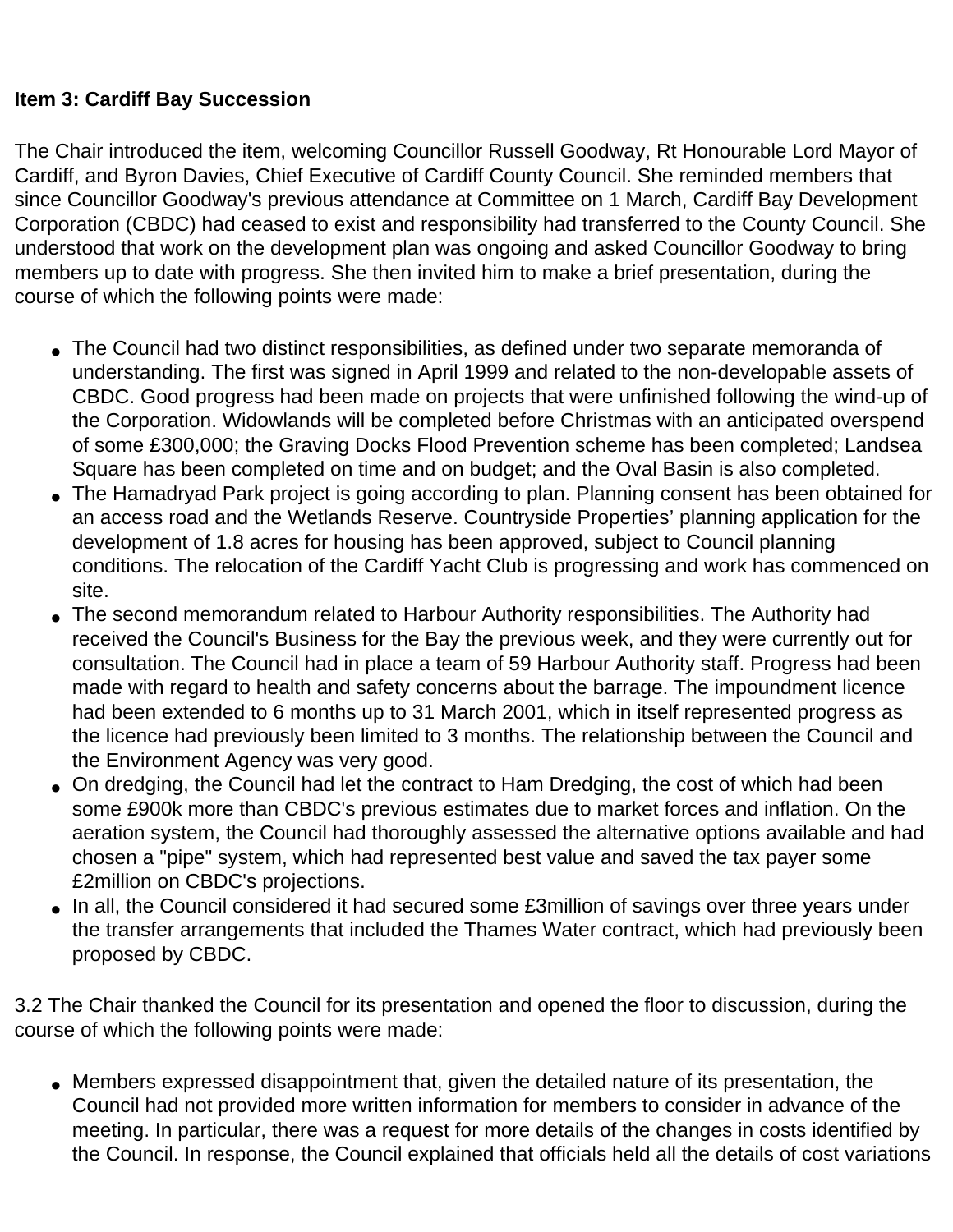and that it felt that it would be more appropriate for the Committee to seek advice on those variations from the Minister for Economic Development. In the light of this, it was agreed that the Minister would provide the Committee with a paper setting-out cost variations. It was also noted that the Committee would have the opportunity to consider the Council's Development Plan for the Bay once it had been submitted to the Assembly **[Action: Minister for Economic Development]**

- There was some discussion of the Council's plans for public access to the bay. The Council explained that it had a clear strategy for 60% public: 40% private transport. However, it felt that other Assembly agencies had not supported the Council in this aim, particularly with regard to attracting businesses into the area.
- A number of members expressed concern about the situation with regard to New Employ, based in Bute Town, which was closing that day. Councillor Goodway explained that no resources had been transferred to the Council either for educational community-based activities generally nor for New Employ specifically. Rather, he said, the WDA had received funding in respect of that organisation. The Council had formerly jointly funded New Employ but, in the light of recent events, did not consider it an appropriate use of public funds to invest further in an organisation which was unable to meet its financial liabilities. The Council was seeking to put in place alternative provision.
- In response to a question on community regeneration, the Council had now appointed a community regeneration officer. In order to maximise effectiveness, the officer's role would be integrated into the Council's other related responsibilities. Councillor Goodway also stressed that deprivation was one of the Council's key target areas.

## **Chair's Summary**

3.3 The Chair thanked Councillor Goodway and Byron Davies for their time. Summing-up, she confirmed that the Committee would consider the Council's proposed Business and Annual Plans for the Bay in January/February, and looked forward to discussing them with Councillor Goodway in Committee at that stage. The Committee would at that point consider whether there was a continued need to speak directly to the Council, or whether it would deal with Council-related issues through the Minister for Economic Development.

## **Item 4: Draft Budget**

4.1 The Minister for Economic Development introduced the papers, drawing attention in particular to the overall year on year increases in funding. He indicated that the budget aimed to address all of the Committee's priorities, as set out in the Chair's letter to the then Assembly Secretary. He explained that he would be discussing the budget in Cabinet early next week and would therefore need the Committee's comments on this stage of the budget by lunchtime tomorrow.

4.2 The Chair thanked the Minister for his papers and introduction. She indicated that the Committee was being asked to comment on the draft budget and on the proposed changes to the Better Wales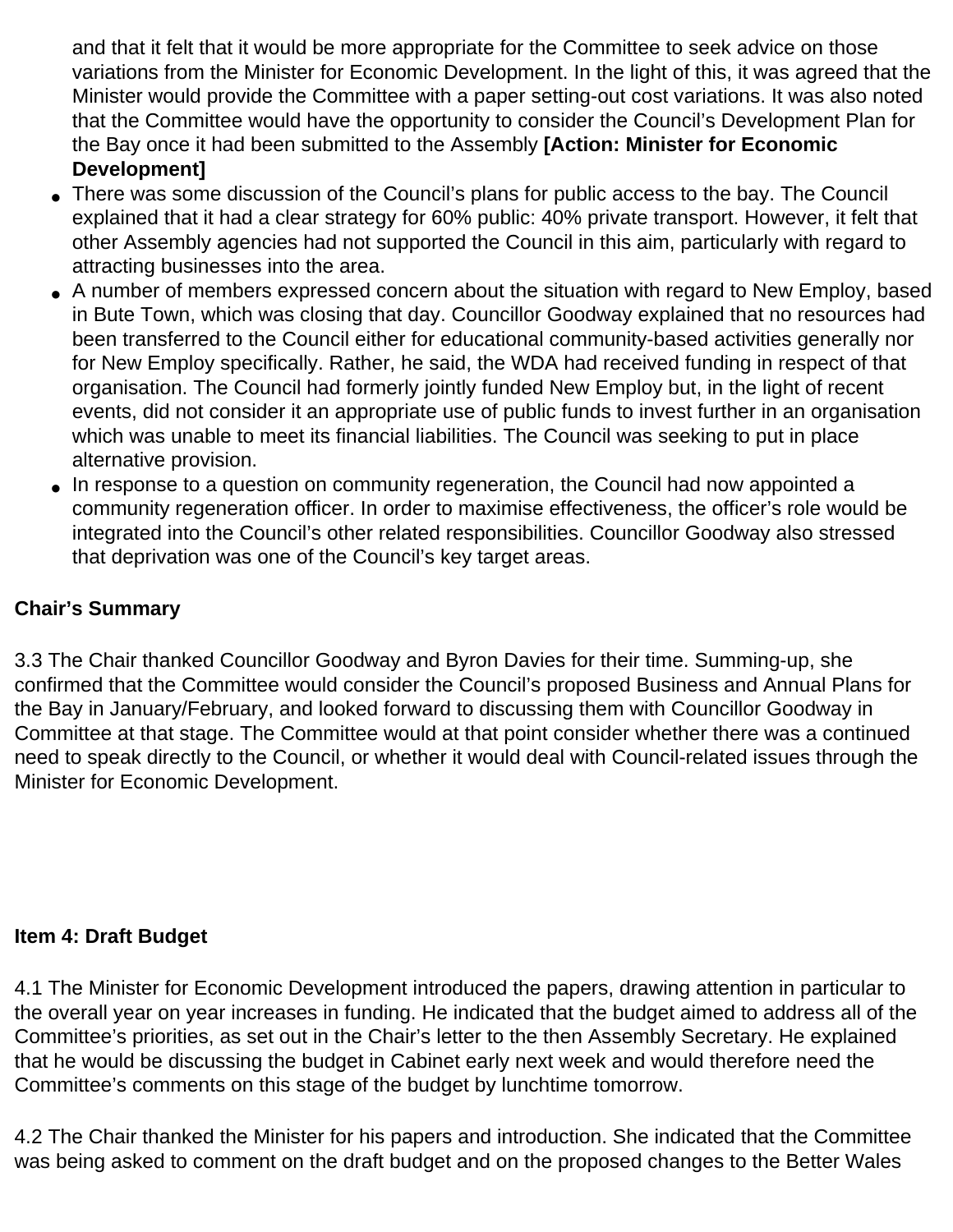targets. She suggested that at this stage the Committee was not in a position to address the second issue properly because of the lack of adequate baseline data. She then opened the floor to discussion, during the course of which the following points were made:

- There was much discussion of the issue of match funding, during the course of which the Minister reaffirmed the Finance Secretary's commitment that no worthwhile project would fail for lack of match funding. The Committee agreed a form of words for inclusion in its letter to the Minister on the budget, as follows: "The Committee recognises the gradual build-up of European funding in the draft budget and requires that if the actual spending of grants from Europe on worthwhile projects exceeds the level envisaged in the budget the Government of Wales will press the Treasury for the appropriate additional resources to be drawn down".
- There was lack of clarity on access to and dispersal of this match funding. The Minister explained that this was an ongoing issue and that very delicate negotiations were currently underway. He would update the Committee on progress with this at its next meeting. **[Action: Minister for Economic Development]**
- It was also noted that a significant amount of this funding was outwith the Committee's budgets. For example, the Local Regeneration Fund and voluntary sector funds, LEADER+, etc. Members considered that these would impact on the Committee's role with respect to the structural funds programmes as a whole. In particular the Committee was concerned about who would access funds and how priorities would be determined. It was agreed that it would be helpful to have a comprehensive list of all match budgets. The Minister pointed out that not all budgets were under his control. He agreed to provide a generic paper on the issue. The Chair stressed the Committee's role to lead on structural funds and that it might wish to make recommendations thereon to those other committees which had an interest. **[Action: Minister for Economic Development]**
- In response to a question on the increase in the Carbon Trust Wales line, officials explained that it reflected a 'consequential' increase in DETR
- The budget for research and had increased significantly. The increase was included in the Environment, Innovation and Evaluation line and amounted to some £300k although £100k of this was to restore the baseline to maintain existing activity
- On the budget for Euro Coordinators, officials explained that this was intended to fund capacity building for organisations wishing to put together proposals. No guidelines had yet been agreed, but the Minister noted the Committee's call for private sector involvement, and agreed to report on progress. **[Action: Minister for Economic Development]**
- Concern was expressed about the adequacy of the budget for international relations.
- Concern was expressed about the apparent decrease in the RSA line. Officials explained that the decrease was based on a complex, front-loaded profile resulting from a drop in approvals over previous years. The Minister stressed that the budget was entirely demand-led and that there was no question of applications being restricted. He noted a call by some members of the Committee for the programme to be more proactive.
- Annex 6 of EDC-17-00 (p3), which identified the initiatives the Assembly wished to take forward under the Partnership, was received by the Committee for information. The Committee was not in a position to endorse it at this stage because of lack of baseline data. It was noted that for the purposes of drawing-up the draft National Economic Development Strategy the Committee would need to consider the Better Wales targets. In view of the timetable for consulting on the draft NEDS, it was suggested that this exercise might be conducted in the context of NEDS. Members indicated that they had reservations about taking such an important issue forward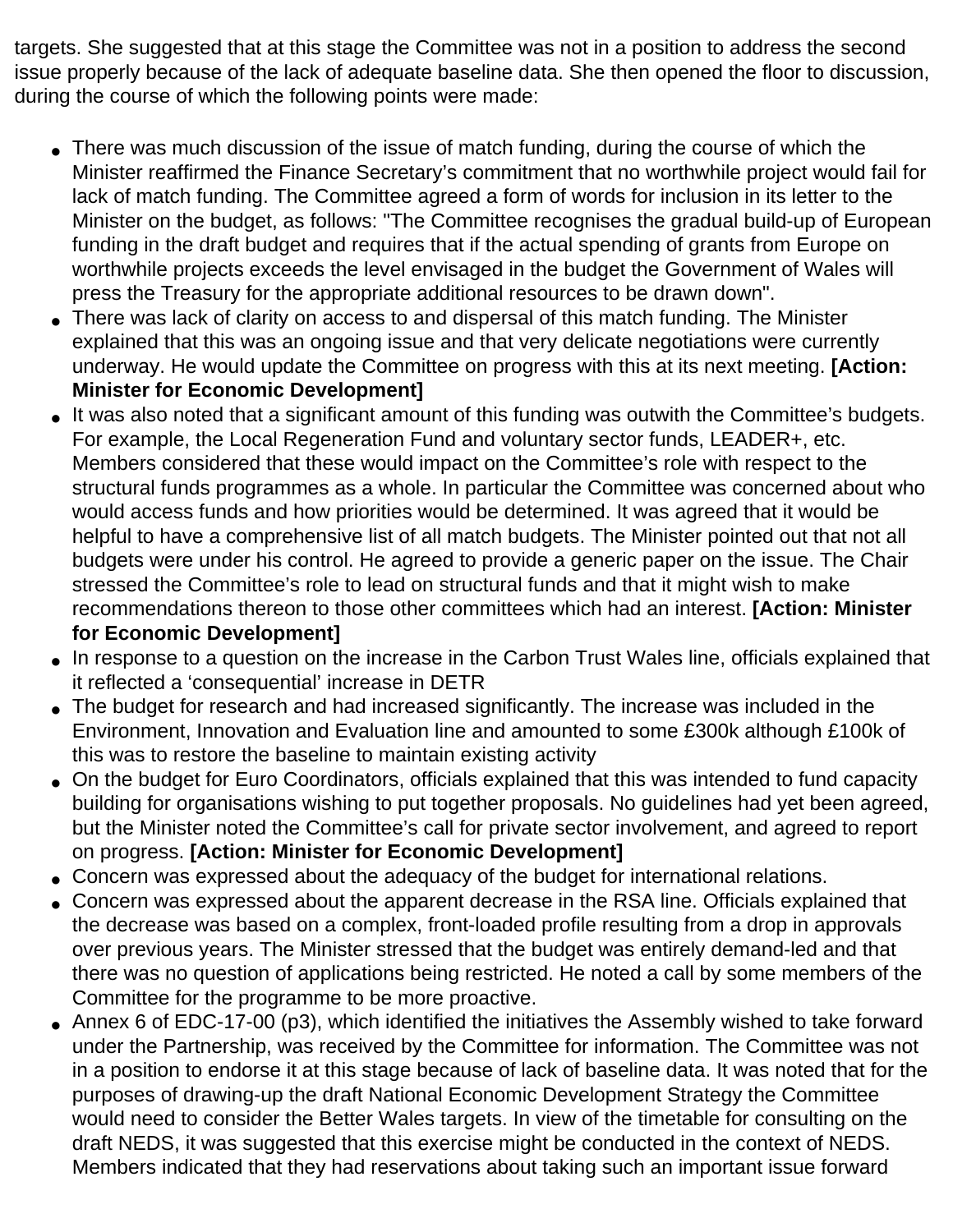outside Committee. It was agreed to schedule future consideration which would include baseline data on the current position in Wales.

## **Chair's Summary**

4.3 Summing-up, the Chair made the following points:

- The Committee had no significant difficulties with priorities identified in the papers.
- The Committee remained concerned about the question of match funding. Questions around sufficiency, availability, eligibility etc remained, and the Committee would be discussed further.
- The Committee considered the Better Wales targets to be of critical importance and would return to the issue in the context of its discussions of the National Economic Development Strategy and with the benefit of baseline data..

## **Item 5: Review of NEDS – Economic Activity**

5.1 Introducing the paper, the Chair commented that the key statement about economic inactivity was to be found at the end of the first paragraph of EDC-17-00 (p6). This said that if sufficient people moved from economic inactivity into jobs in Wales, so that the proportion of the working age population who were inactive fell to a similar level to the UK, and if those people were as productive as those currently employed, then somewhere between a third and a half of the GDP per head gap between Wales and the UK would be closed. Tackling economic inactivity was a key part of the economic strategy.

5.2 The Chair introduced the external contributors: Howard John from Disability Wales and Roger Dinham from the Employment Service. She explained that although there was a paper from Chwarae Teg, the organisation was not represented as the meeting clashed with its conference. Due to administrative difficulties, there was no one to talk about ethnic minorities and economic inactivity. The purpose of today's meeting was to develop thinking about this component of the economic strategy and to consider ways in which it might be tackled.

5.3 The Chair invited comments and discussion on the Economic Development Minister's paper and the following points were made:

- The paper was welcomed and considered to be a useful route map of all the relevant organisations working to increase activity. However overlaps appeared to exist and members felt further information would be useful to show how many staff worked in this field and how uniform the coverage was within Wales. Members suspected that coverage was patchy.
- It was pointed out that people suffering from long-term illnesses found it difficult to get back into work. The welfare system operated against them. The Assembly should encourage the DHSS to make it easier for people to get back into work.
- Members called for benefits to be made to work for the people for whom they were intended. For example women who did not work did not receive the working families' tax credit because it was paid through their husbands' salaries.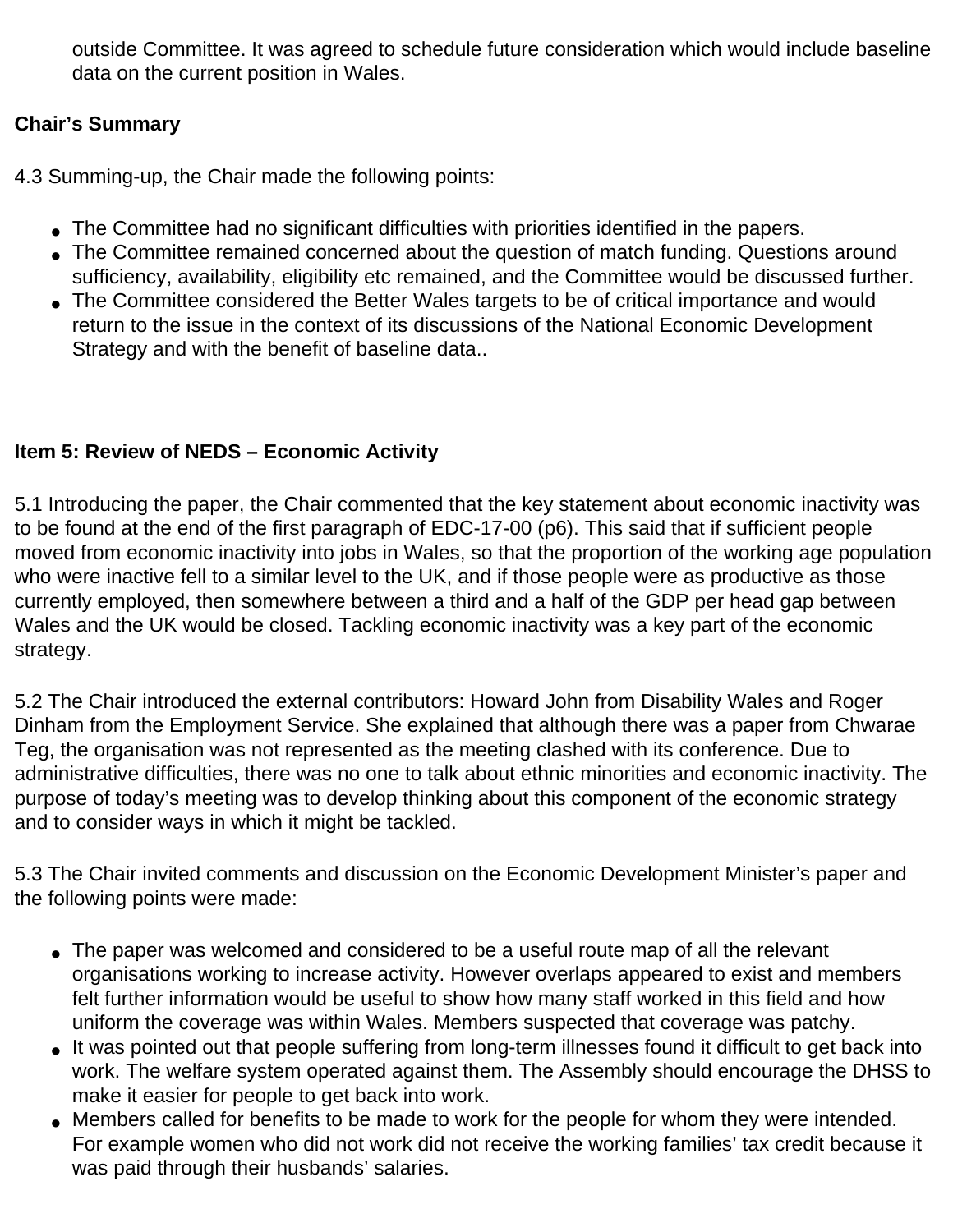- Members felt that although economic inactivity was a national problem caused by a lack of skills, motivation and confidence, it was also a particular Welsh problem caused by Wales' historical and industrial legacy.
- It was felt that specific Welsh research was needed to better understand the problems of inactivity.
- Chwarae Teg's paper was welcomed as it placed childcare as a central issue at the heart of economic activity policies.
- Howard John from Disability Wales spoke of the reasons why disabled people were prevented from working. Often work places themselves were inaccessible or offices within them were difficult for disabled people to negotiate. The benefit system did not allow disabled people whose conditions periodically eased to dip into the world of work as their condition allowed. He described the process of obtaining benefits as difficult and demeaning. No one got through the system who did not deserve it. However because it was such a hurdle to obtain benefits, people were reluctant to let go that level of security. Most data on disability in Wales was taken from UK statistics and surveys. It was difficult to draw down accurate Welsh data. Asked to comment on how Wales should address economic inactivity, Howard John suggested that there should be adequate, accessible training and life-long learning available. He also suggested that grants should not be available to companies unless they had adequate facilities for the disabled.
- Roger Dinham explained how the Employment Service eased people through the transitional period from benefits to work. He explained that although people were asked to ring a telephone number to talk through their claim, they then had a face to face an interview about going back to work. He emphasised the importance of the transitional period and how there needed to be greater acceptance of flexibility during this period.

5.4 The Chair invited questions and comments from the Committee and the following points were made:

- It was hoped that structural funds could be used to put money into increasing the accessibility of work for disabled people and to encourage research into economic inactivity.
- 20% of people registered on the New Deal 'disappeared' from records. In some cases incentives such as free driving lessons or a mentoring system were used to increase people's motivation to be looking for work.

### **Chair's summary**

5.5 The Chair explained that as part of NEDS, it was vital that the Assembly should talk further to organisations working on race, disability and gender and those providing services in the field in order to take a systematic approach to reducing the level of inactivity. Economic inactivity was a substantial cost to the Welsh economy and reducing levels would be a positive way of closing the GDP gap as well as being very worthwhile to the people concerned. The only budget relevant to economic activity was currently within the Employment portfolio. The Chair asked if the Economic Development Minister could investigate if the responsibility for the strategic side of the development programme and the budget could be moved to Economic Development. **[Action: Economic Development Minister]**

### **Item 6: Minutes of meeting of 1 November**